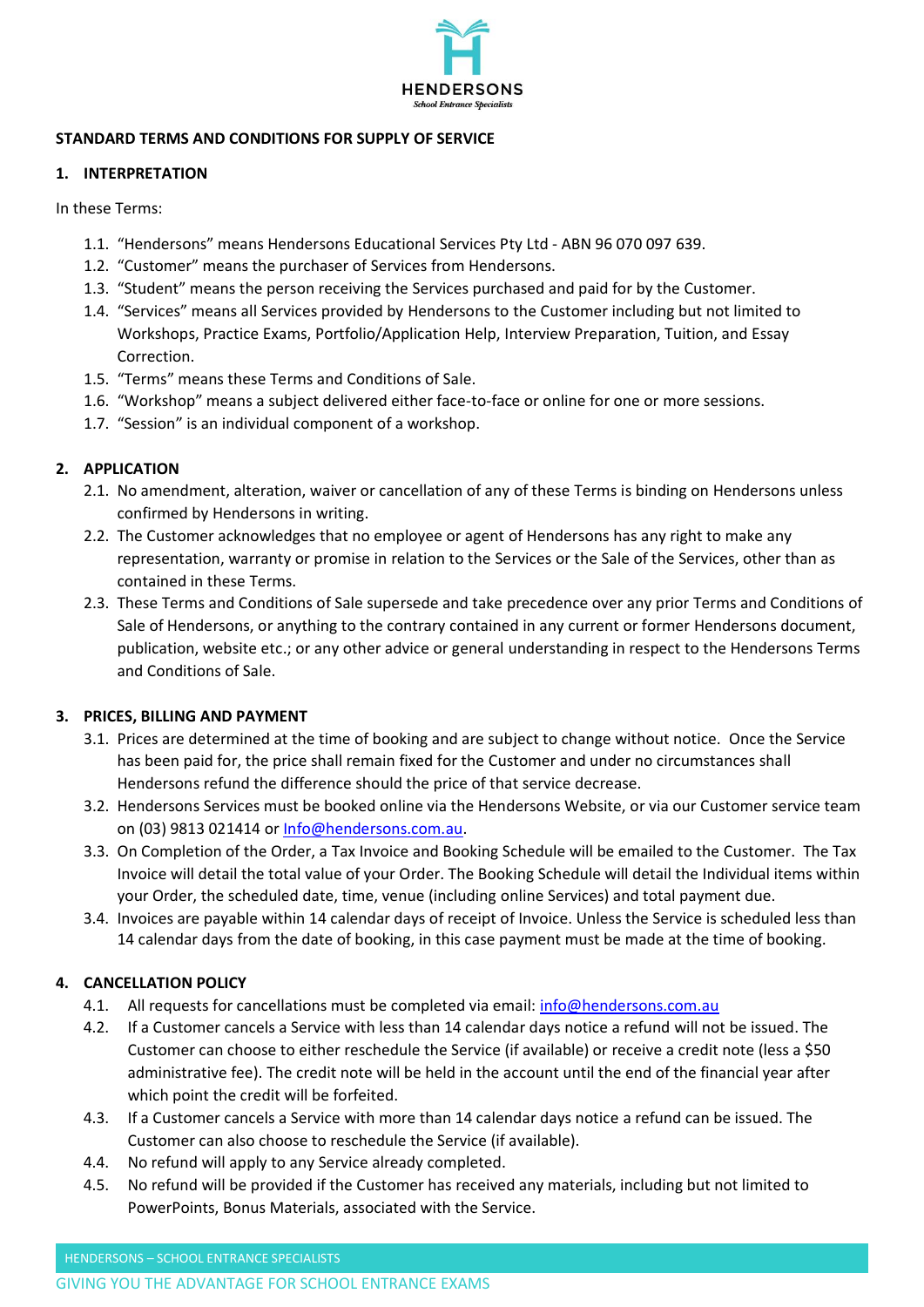

- 4.6. Management reserves the right to refund where extenuating circumstances apply. If a medical certificate is requested, it must be completed by a relevant, qualified, and independent Medical Practitioner.
- 4.7. Hendersons reserves the right to change the location, time or teacher of a Session.
- 4.8. Make up sessions are not offered.
- 4.9. Hendersons reserves the right to cancel or re-schedule any Service at the discretion of Management.
- 4.10. Hendersons will abide by all Victorian Government directives. Customers will receive communication about changes to Services in a timely manner.

# **5. INDIVIDUAL TUITION**

- 5.1. Individual Tuition is available as a full-term package. The term begins the second week of Victorian Government School Term and concludes one week prior to the Victorian Government School Holidays. Prices will vary in accordance with the length of the School Term. Details are available by contacting our tuition team: [tuition@hendersons.com.au.](mailto:tuition@hendersons.com.au)
- 5.2. Each tuition Session runs for a set duration of 55 minutes.
- 5.3. Each tuition Session starts at a set time as allocated on your schedule. It is not possible to extend the tuition session past the allocated finished time.
- 5.4. If a Customer cancels an Individual Tuition session with less than 14 calendar days notice a refund will not be issued. The Customer can choose to either reschedule the Individual Tuition session or receive a credit note (less a \$50 administrative fee). The credit note will be held in the account until the end of the financial year after which point the credit will be forfeited. A maximum of **one** re-scheduled session, per Term, is available. All re-scheduled sessions are held in the final week of the Victorian Government School Term.
- 5.5. If a Customer cancels all Individual Tuition sessions for a Term with less than 14 calendar days notice a refund will not be issued. The Customer will receive a credit note (less a \$50 administrative fee). The credit note will be held in the account until the end of the financial year after which point the credit will be forfeited.
- 5.6. If a Customer cancels all Individual Tuition sessions for a Term with more than 14 calendar days notice a refund will be issued.
- 5.7. The tutors are available to discuss the student's needs or progress during the allocated tuition time only.
- 5.8. All other Terms of Sale apply.

# **6. STUDENTS WITH A MEDICAL CONDITION OR INFECTIOUS DISEASE**

- 6.1. Hendersons requests Customers refrain from sending their child to a Session when they are too unwell to learn. Any member of the Hendersons staff has the right to refuse entry to a child whom they believe is too unwell to proceed. In such circumstances, the parent will be called and will be required to collect their child immediately. For online Sessions, the parent will be called, and a recommendation given that their child discontinue and re-enrol at a later date. No refunds will apply. See item 4.6 for cancellation where a medical certificate has been provided.
- 6.2. Any Customer booking a Hendersons Service for a Student that has a medical condition, or allergy that requires medication, or possible medical intervention, must declare this in writing to Hendersons at the time of the Booking and provide an Action Plan completed by a Medical Practitioner prior to the commencement of any service.
- 6.3. Medications such as an asthma pump and EpiPen must accompany the Student and be sighted by Hendersons Staff on every occasion that the Student enters Hendersons premises.
- 6.4. Failure to comply with this requirement will result in the Student not being permitted to attend the Session and the Customer will be required to remove the Student from Hendersons premises. No refunds will apply in these circumstances.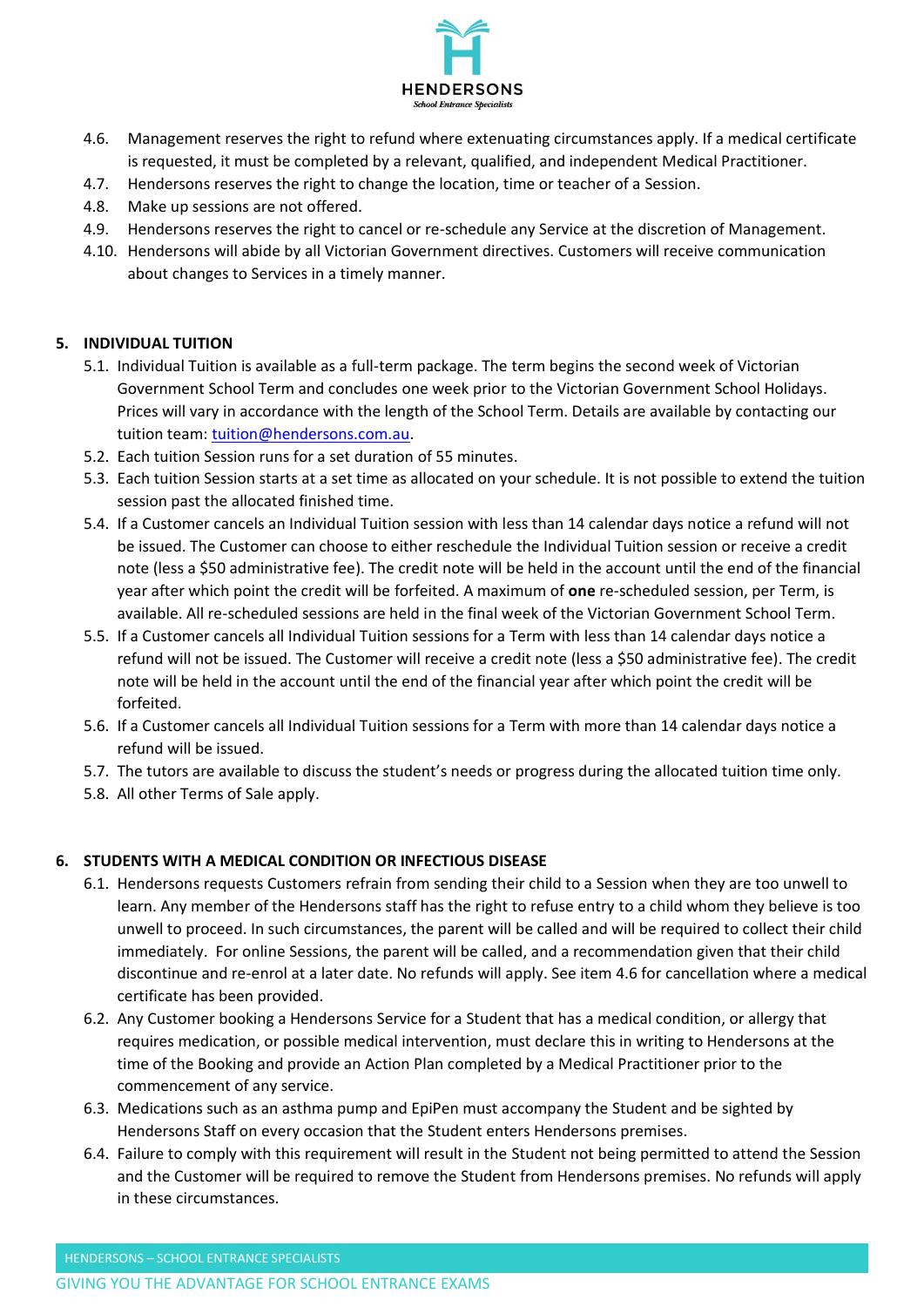

# **7. CUSTOMER OBLIGATIONS**

To enable Hendersons to perform their obligations, the Customer and Student must:

- 7.1. Provide Hendersons with any information reasonably required, especially related to a Student's Medical condition.
- 7.2. Keep Hendersons notified of their correct name, postal address, email address and phone number. Multiple contact information is preferred in case of emergency.
- 7.3. Should a Teacher have technical difficulty resulting in a Session starting late, Students must notify Hendersons via email or phone if the delay is longer than 15 minutes and no longer wish to wait for the class to commence.
- 7.4. Comply with all statutory requirements particularly in regards to data protection and confidentiality.
- 7.5. Comply with Hendersons Code of Conduct, which includes, but not limited to the following:
	- Unruly behaviour and/or Class disruption by a Student will not be tolerated under any circumstances. Where a Student breaches the Code of Conduct, the staff member in charge will take action as appropriate. If the matter is deemed serious in nature, it will be escalated to Management and the parent will be contacted and class continuation will be reviewed. In these cases, no refund will be issued to the Customer.
	- Unacceptable conduct or behaviour by a Customer or Student includes, but is not limited to:
		- o touching, handling, pushing Students, teachers or administrative staff;
		- $\circ$  physically or sexually engaging with Students, children or others in a manner which is not appropriate and may endanger the health, safety and wellbeing of that person;
		- o any form of physical or verbal violence including fighting, assault or threats of violence;
		- o any form of cyber bullying or cyber abuse;
		- o any form of threatening language, gestures or conduct;
		- $\circ$  language or conduct which is likely to offend, harass, bully or unfairly discriminate against any employee, contractor, volunteer or other;
		- o theft, fraud or misuse of Hendersons' resources; and
		- o the use of inappropriate or profane words or gestures and images.
	- Customers or Students who breach the Code of Conduct will be contacted by the Management team either via letter (delivered via email), or telephone. Appropriate action may include the immediate cancellation of all service with NO REFUND applied. They may also be banned from reenrolling any Student in Hendersons Programs in the future and prohibited from entering Hendersons premises and contacting Hendersons staff via any and all means of communication. The seriousness of the breach and the appropriate action is at the absolute discretion of the Executive Management Team.

# **8. SUPPLIER OBLIGATIONS**

- 8.1. Hendersons shall perform the Services with reasonable skill and care and to a reasonable standard.
- 8.2. All students receive the resources required to complete the workshop. The resources include, but are not limited to, worksheets, tests, PowerPoint presentations. For a face-to-face workshop, these resources are printed for the student. For an online workshop, these resources are emailed prior to the workshop.
- 8.3. Students can request for the resources of an online workshop to be printed. These can be collected from the office at a designated time (free of charge) or posted to the Customer for a fee.
- 8.4. Bonus Materials are provided to all students via Digify. The Customer cannot print the Bonus Materials. Bonus Materials can be collected from the office at designated time (free of charge) or posted to the Customer for a fee.

### **9. CONTRACT**